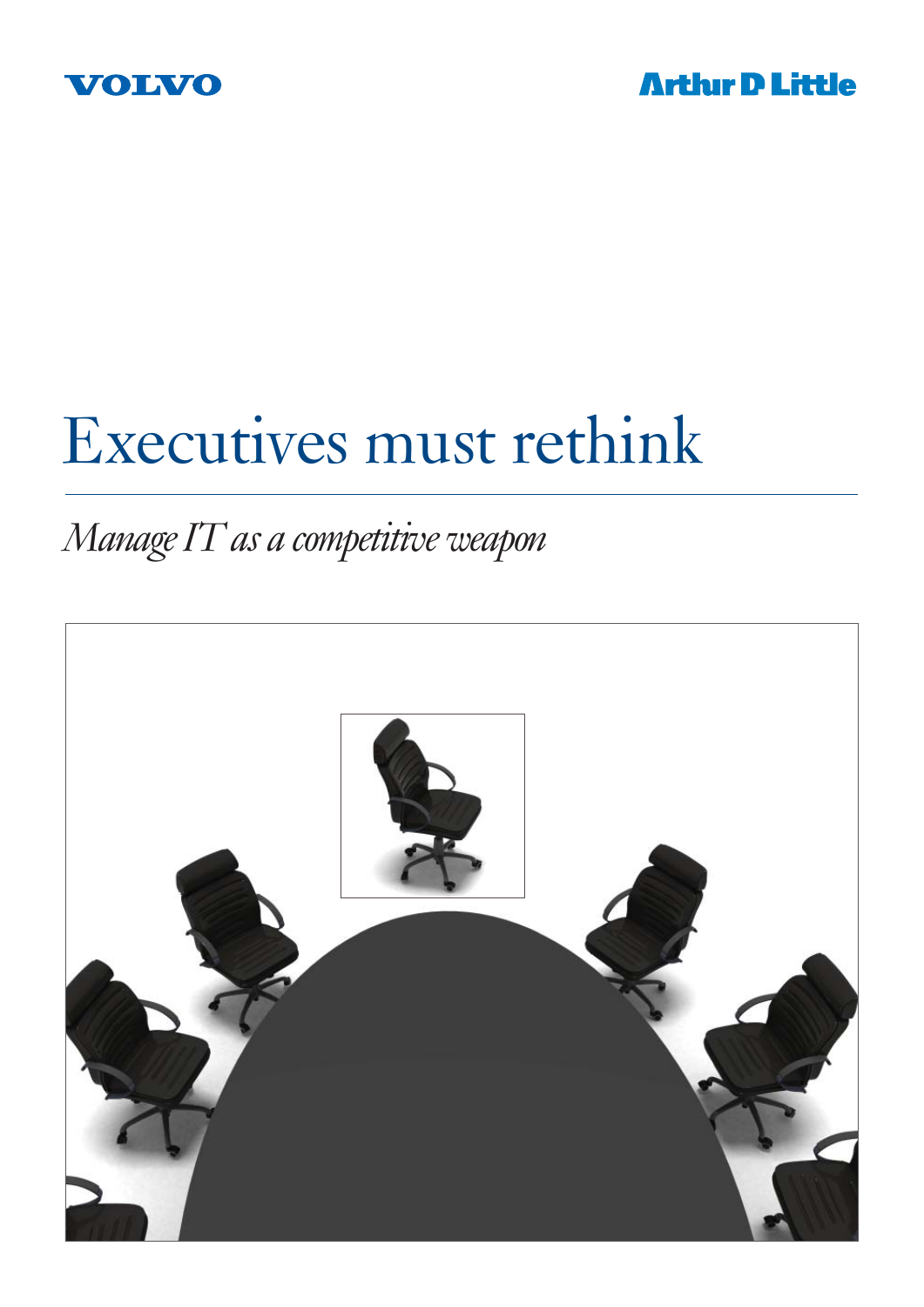### Content

| $2^{\circ}$    |  |
|----------------|--|
| $\mathbf{3}$   |  |
| $\overline{4}$ |  |
| 5 <sup>1</sup> |  |
| 6 <sup>1</sup> |  |

#### Authors:



Olaf Tellefsen

Director, Group coordinator for PD and PLM at the Volvo Group CIO office



Anders Johansson

Partner, Head of the Global Technology and Innovation Management Practice, Arthur D. Little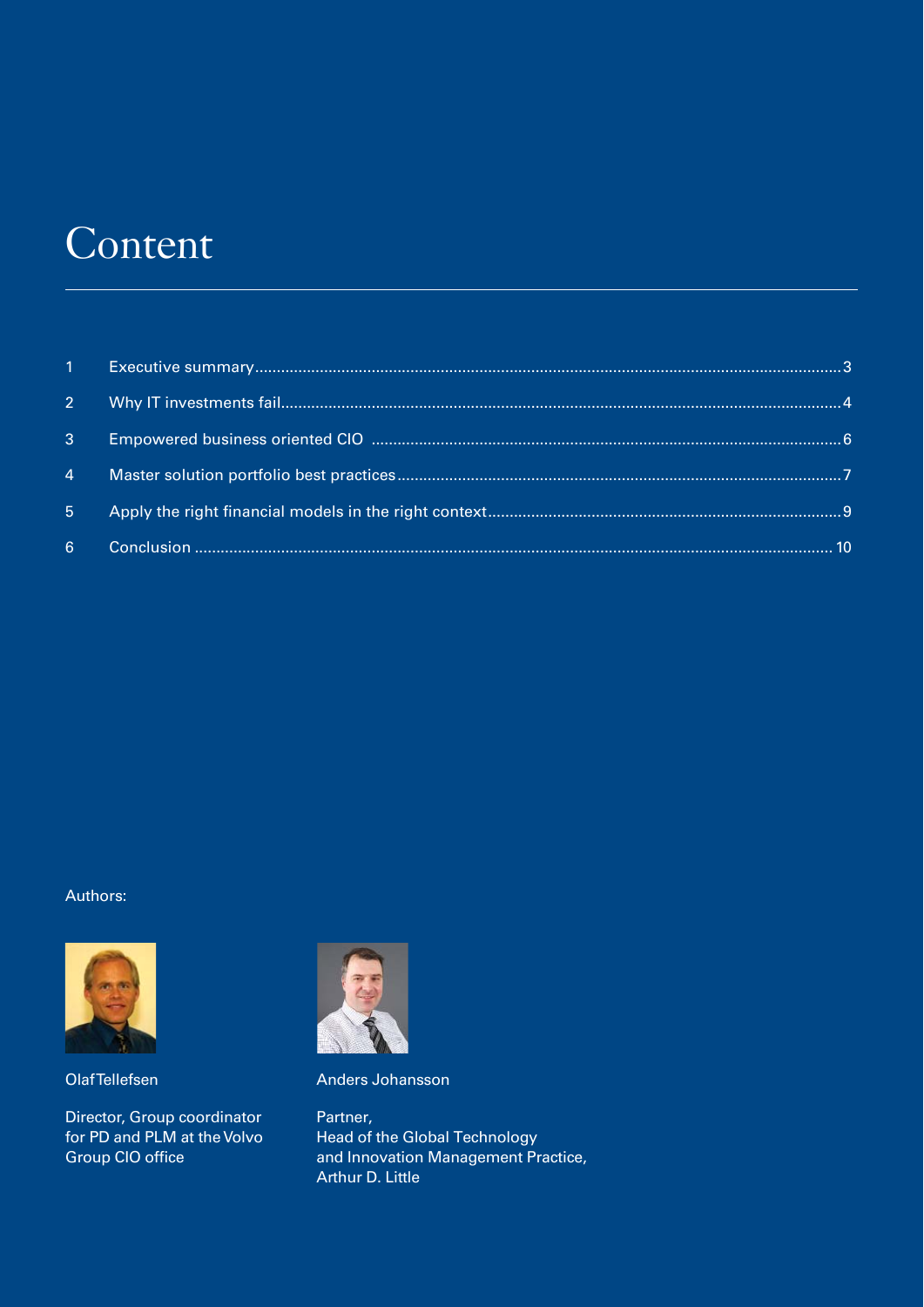### Executive summary

Many companies and institutions focus on the investment side of the business case as they assess their Information Technology (IT) investments. In some cases, IT investments are even treated as costs. The Return, i.e. the IT enabling business benefits in line with the strategic agenda, is seldom understood as well as the correlating IT expenditures. Not is it assessed to a similar level of detail. Hence, significant imbalances between IT spend and Return are built into the business case.

Many companies and institutions have large capability gaps to value the IT solution portfolio throughout the lifecycle. They build business cases that cover IT development and the deployment of single projects. However, they cannot conclude on a portfolio level whether or not the portfolio is right today or for that matter tomorrow. A recent example from the Swedish social insurance office unveils the importance in making the right IT investment choices:

"The social insurance office has spent tens of mil*lions of EUR on a new IT system. It is considered a failure when approximately 15 MEUR of value is being depreciated… The entire system may be phased out, it is 'too expensive and difficult", says Cristine Husmark, Swedish Minister for social security* 

Why did this solution fail? How well were the business requirements understood and specified? How was the application and vendor due diligence conducted? Was the implementation project cut into small pieces? If so, why was the project not abandoned earlier?

Surprisingly often, companies or institutions cannot pinpoint whether or not the chosen partnerships are capable of delivering the necessary business value.

Conclusively, these shortcomings in managing IT unnecessarily put enormous financial values at stake and risk to the business operations. As stated by a Volvo CIO:

### *"I must lower the IT spend by 15% in the next coming year, but I cannot foresee the implications on operations – we simply do not have this portfolio capability"*

CEOs, CFOs and CXOs 'feel this pain'. It is critical to have control of this potential value drainer and reduce the complexity built into the IT solution portfolio and its business operations.

Three inter-dependent components need to be in place to make IT a competitive weapon and a true company asset:

- **Empowered business oriented CIO**
- **Master solution portfolio best practices**
- **Apply the right financial valuation models in the right context**

Executives must rethink. IT has a high impact on business operations and must be managed as an executive weapon and a true company asset.

This is done by applying product portfolio management best practices to IT portfolio management, supported by very powerful financial valuation models. This will significantly lower risk in portfolio progression, as well as provide superior ways of driving IT investments. These models have been made available and applicable for business operations.

True support is achieved when this concept brings clarity to the executive decision agenda as the portfolio is created and progressed. What is the level of decision flexibility? Which decisions are needed by whom and when? What options do we have to handle risks and uncertainties involved? Our concept brings a new dimension into the decision process. Executives can compare different portfolio scenarios on level of risk, level of uncertainty and level of technical and commercial maturity throughout the lifecycle. IT can be managed as a competitive weapon.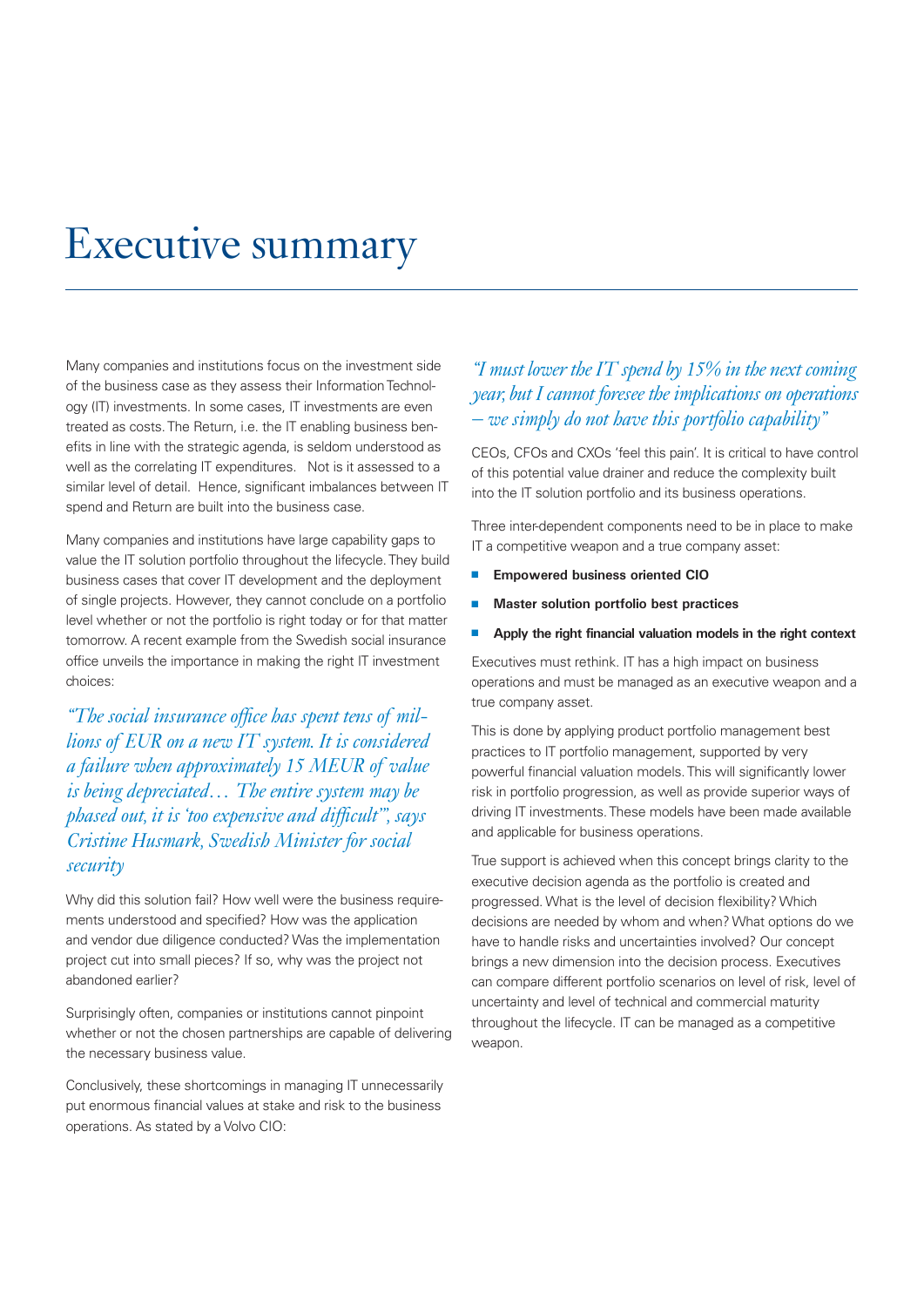## Why IT investments fail

Those companies that view IT as a strategic differentiator gain competitive advantages. However, too few companies today have been able to put this into practice, nor on the executive agenda. In many companies and institutions, IT has evolved from the bottom-up and under heavy influences from "IT experts". This has trapped numerous companies with a legacy burdened IT solution portfolio where phase-in has been a key word but phase-out a rarity. Hereby, significant business values are lost. Figure 1 below illustrates the type of impact an IT solution portfolio has on operations in a company.

This legacy burden requires a significant part of the budget in companies and institutions, although many have been forced to make dramatic, and high risk, cost cuts to improve cash flow. Unfortunately, some CIO's do yet not possess a sufficient toolbox to drive significant changes in the IT portfolio and at a reasonable level of risk. Many are 'stuck' in a reactive mode where they initiate incremental, bottom-up changes to 'play it safe'. Companies and institutions frequently apply single project approaches to IT rather than solution portfolio best practices.

In addition, they often deploy large IT projects, justified through high level expected business benefits, rather than smaller projects to secure 'true' and concrete business benefits as the portfolio is being progressed. Unfortunately, application strategies (IT is core and often the driver) are often applied instead of solution strategies (IT is a component and an enabler). Frequently however, companies and institutions do not even apply application strategies but execute 'IT investments ad-hoc and based on perceptions by strong stakeholders'. Hereby, business operations are unnecessarily risk exposed.

A senior engineer in a global health care company expressed his frustration with the limited know-how of IT in the executive team:

*"The Executive Team does not understand that IT is 'not an IT issue'. I cannot understand why they avoid building know-how – we invest millions in IT annually"* 

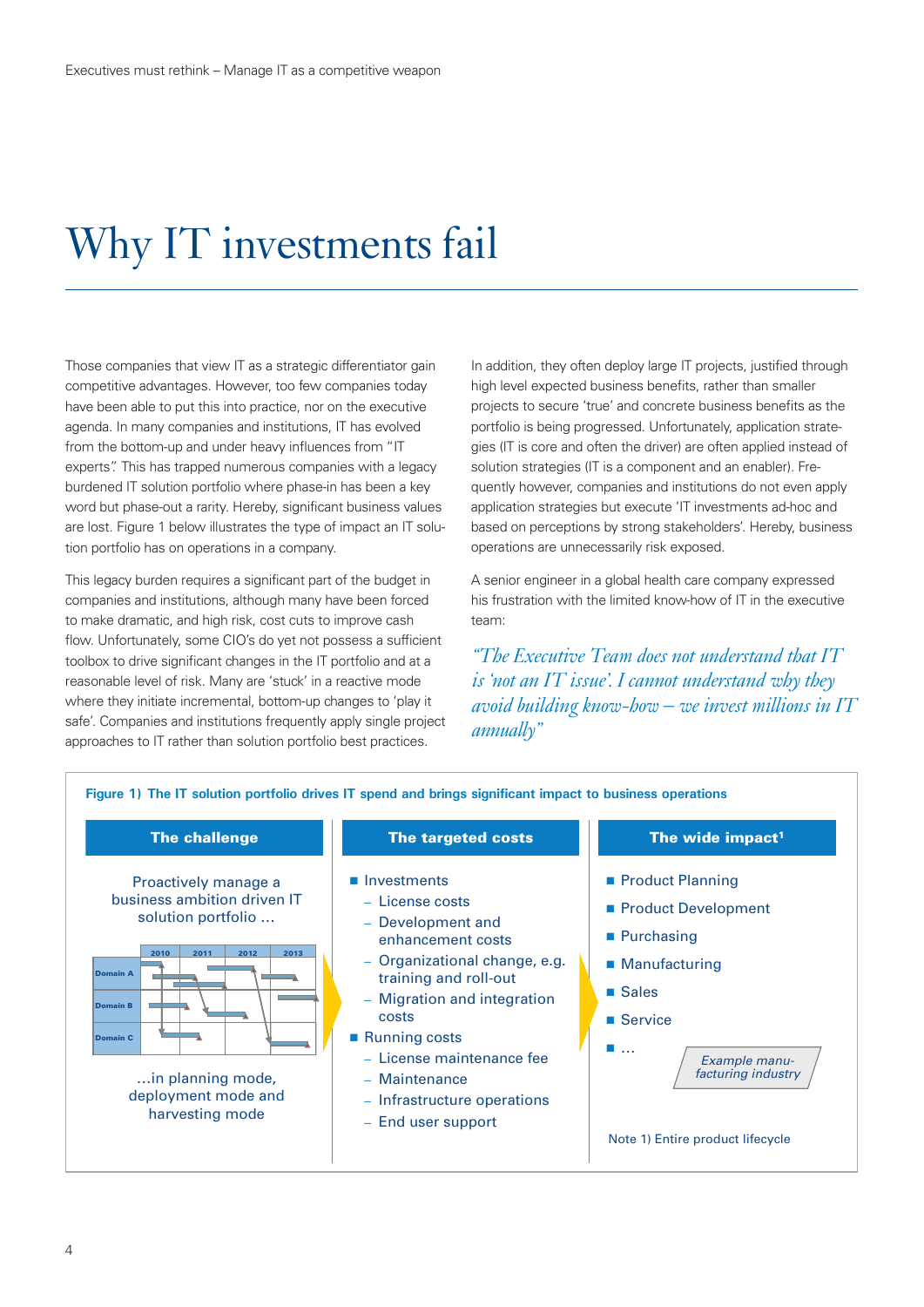

This situation needs to change. Companies should take control of the IT solution portfolio and transfer it from a legacy burdened state with project approaches to a business ambition driven state with a portfolio approach. Figure 2 above describes the key components that coherently build up an IT solution portfolio, and how they enable business value through new/modified IT.

In addition, businesses need to apply the right financial models in the right context. Currently, traditional business case models often assess the Net Present Value (NPV) at a discount rate practiced in the company or institution (Weighted Average Cost of Capital (WACC) is commonly applied). Such models are adequate in deployment mode where a single project is evaluated (scenario or not), time to availability is reasonable and technical solutions viable. However, in a portfolio setting the CIO needs to manage the portfolio in planning mode, deployment mode and harvesting mode to address phase-in/out activities etc. In this context, these models may bring faulty conclusions to the table, as will be described later.

Conclusively, companies need to address three different but coherent topics to be able to transform the IT solution portfolio from a legacy burdened state to a business ambition driven state

- **Empowered business oriented CIO**
- **Master solution portfolio best practices**
- **Apply the right financial valuation models in the right context**

*A county council struggled signifi cantly in a project to reduce IT legacy systems to reach a number of fi nancial and operational benefi ts. This large project (four years and roughly 20 MEUR) was abandoned after 3 years and approximately 40 MEUR spent.* 

*Source: Management of Technology, #3 October 2009*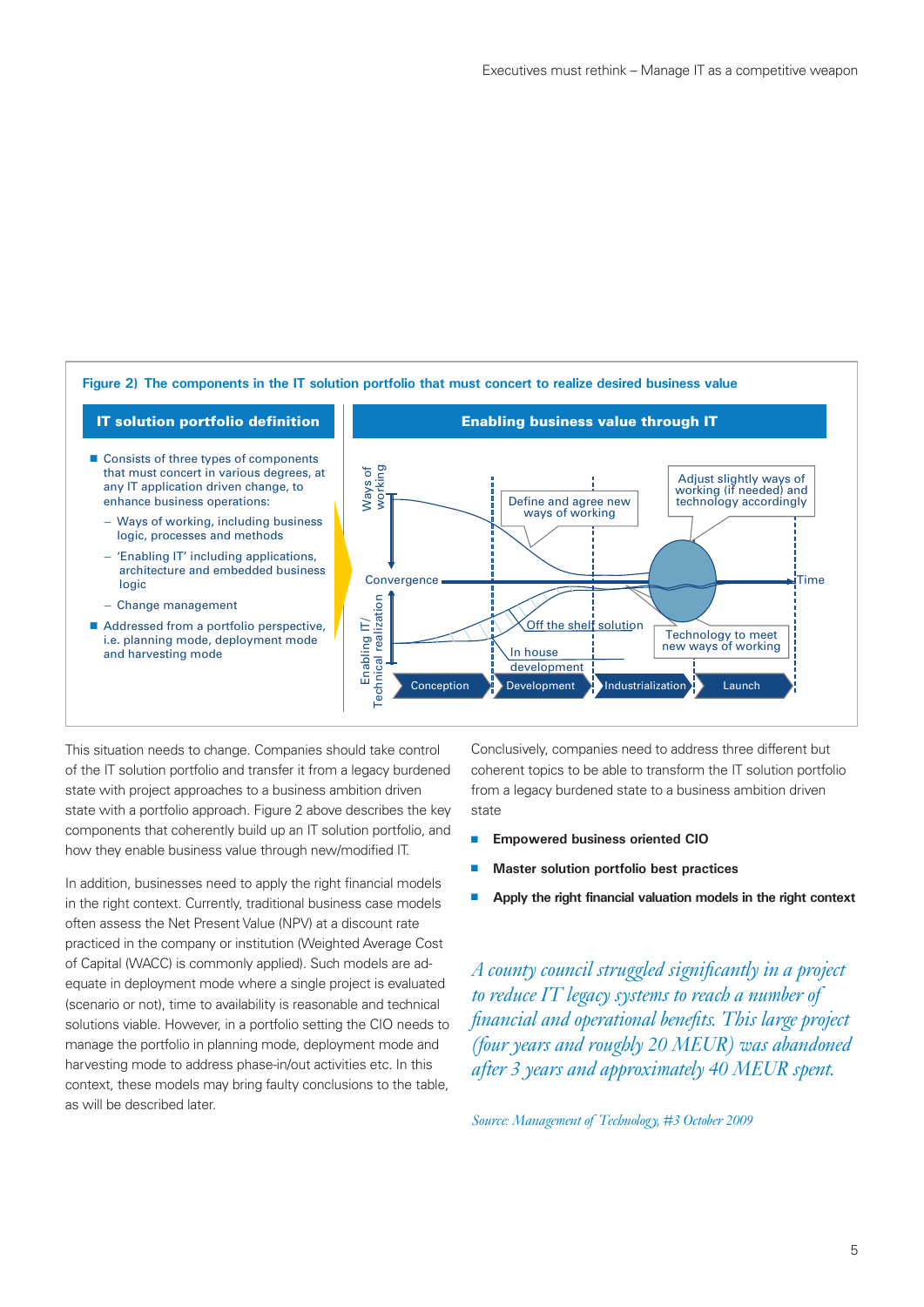### Empowered business oriented CIO

The often reactive, bottom-up and project based, IT solution portfolio, needs to be addressed by an empowered business oriented CIO. Although a CIO faces his/her own unique challenges, the role shares many characteristics and principles of action with the Head of Product Portfolio. Both these roles operate within business critical domains where right or wrong decisions can have significant influence on business operations. Both constitutes the link between business requirements and strategic direction - do the right things - and deployment - do things right. Hereby, they need to efficiently manage the progress of the portfolio throughout the lifecycle. However, neither one owns the right themselves to make significant changes in the portfolio. They own the right to recommend actions like phase-in/out, upgrades, and new versions to the adequate decision bodies. These are often specific boards with cross-functional representation, e.g. IT Board, Product Board, Investment Board. Their power to influence lies to a large extent within their power to recommend.

It is a vital CIO capability to nurse the aggregated agenda. This includes to balance the more costly special features needed for supporting critical competitive business capabilities with the ambition to provide general usable solutions to many. To succeed, the CIO must have a deep business understanding. Figure 3 illustrates the similarities in managing portfolio progress between a Head of the Product Portfolio and a CIO. The figure also illustrates the similarities on the highest level between developing new products and new IT solutions.

Furthermore, a CIO is not always provided a chair on the company's executive team<sup>1)</sup>. To lead the transformation of an IT solution portfolio from a legacy burdened state to a business ambition driven state 'solely' with the power to recommend may not do. The role of the CIO needs to be sufficiently empowered and business oriented to lead a transformation of this kind and to manage the new state. A Volvo CIO viewed his empowerment as:

### *"Currently, my role and responsibility is vague. However, my accountability is there..."*

Another Volvo CIO articulated his challenge to significantly cut the IT spend in a controlled way as:

*"I must lower the IT spend by 15% in the next coming year, but I cannot foresee the implications on operations – we simply do not have this portfolio capability"*



#### **Figure 3) Similar principles of action applies between a Head of the Product Portfolio and a CIO**

Note: 1) A CIO's business orientation and empowerment can vary between industries and geographies. In the US for example, the CIO is very empowered.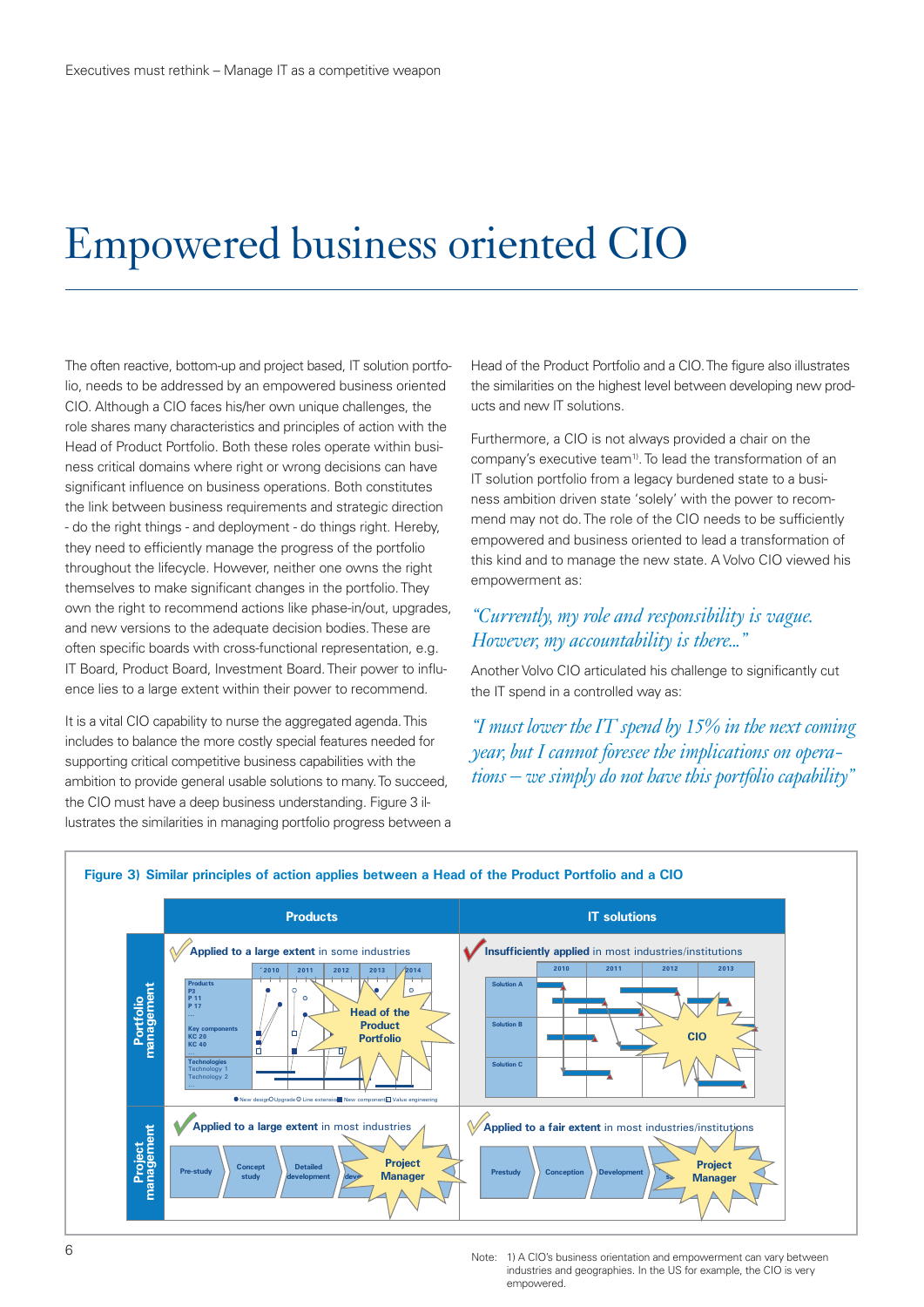### Master solution portfolio best practices

Many CIO's lack adequate tools and techniques to relate IT response to business needs. A root cause to this dilemma lies in the 'black box' between (1) business objectives and (4) IT portfolio solution response. Our IT Solution Portfolio Management (ISPM) Model unveils the key pieces in the 'black box' that the CIO needs to manage (not own) to build/request a business ambition driven IT solution portfolio. Recall that the solution portfolio drives significant parts of the IT spend and sets the prerequisites for the harvesting mode. In addition, it guides the make/buy/collaborate choices (the sourcing strategy) - it better be right! Figure 4 below illustrates the ISPM model with its six main steps.

#### **Description of the ISPM model and its value add**

As Figure 4 illustrates, the ISPM model starts with the business objectives and targets. This ambition needs to be broken down and described at a reasonable level of detail, as illustrated in step 1. In parallel, the critical capabilities needed in the organization as well as their correlating Key Performance Indicators (KPI's) are defined, which is illustrated in step 2. The business objectives and targets provide, together with the capability gaps to be closed, the focus and priorities that the business side place on the IT solution portfolio.

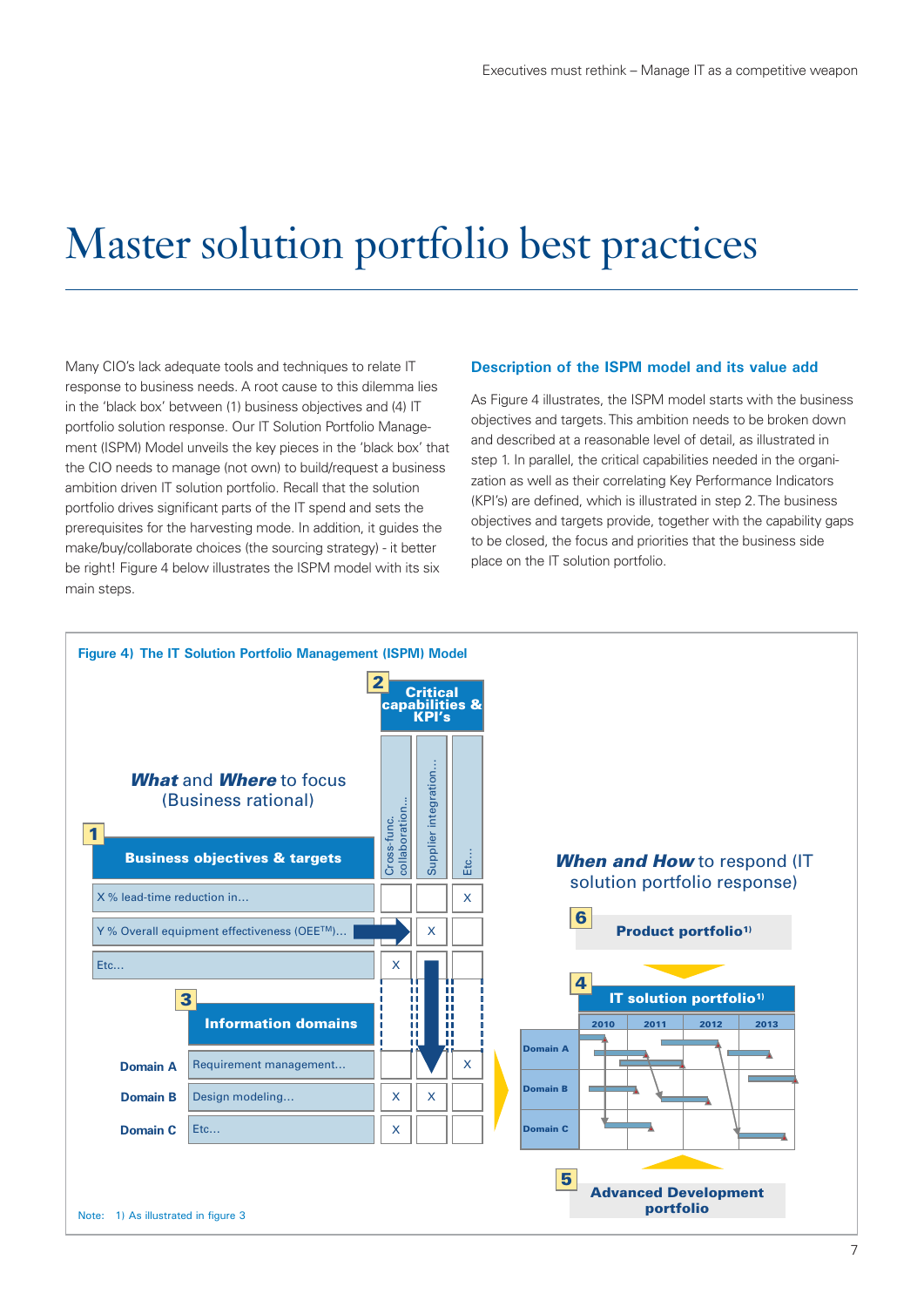Hereby, the prioritized capabilities are in essence the optimization criteria for the information domains in step 3. By understanding how to optimize the information flow, the prerequisites of creating an optimal IT solution portfolio is clarified. However, this is not done successfully unless it is known where the information is created and where the information is used and benefitted. Often, companies go wrong at this point leading to faulty optimizations and prioritizations, why business objectives and targets are not met. A good understanding of the upper part of the ISPM model is essential for companies to be able to build the ambition driven business case for the IT solution portfolio. This business case is also validated bottom-up through the ISPM model.

In the interaction between steps 3 and 4 the business demands are translated into the IT solution portfolio response. This is where the business benefits are projected into an IT solution portfolio ultimately enabling the roadmap. In this projection it is essential to understand how to build enabling activities where each activity delivers business value. To secure the business value, each activity needs to be seamlessly integrated with the processes, the business logic, the application landscape and the underlying architecture that carry the application landscape. Thus, step 4 is the exercise to understand the sequence in which activities are needed and then logically integrated in order to realize the business case.

In these types of IT related change management activities it has not been common to run pre-development activities in the same way as with traditional product development. This is a surprise since many companies in traditional product development apply such activities almost as standard procedures. Step 5 includes such pre-development activities through an advanced development portfolio and utmost the enabling advanced development roadmap. Applying this mindset gives several advantages, e.g. you pay for an option to learn and reduce risks in areas of high uncertainty. Necessary competencies as well as a better understanding of needed organizational change efforts are built. By preparing "off-the-shelf" components the likelihood of success in realizing the IT solution portfolio, including timeliness, is significantly improved.

In the manufacturing industry, major changes in the IT solution portfolio are in many cases deployed through product development projects to meet new needs. Therefore, the product plan is another element that guides when in time changes shall/can occur (step 6 in the model).

*"By applying the ISPM model in our annual strategy process, we can in our management team pursue an IT agenda fully in line with our business strategy"*

*–Volvo Business Executive*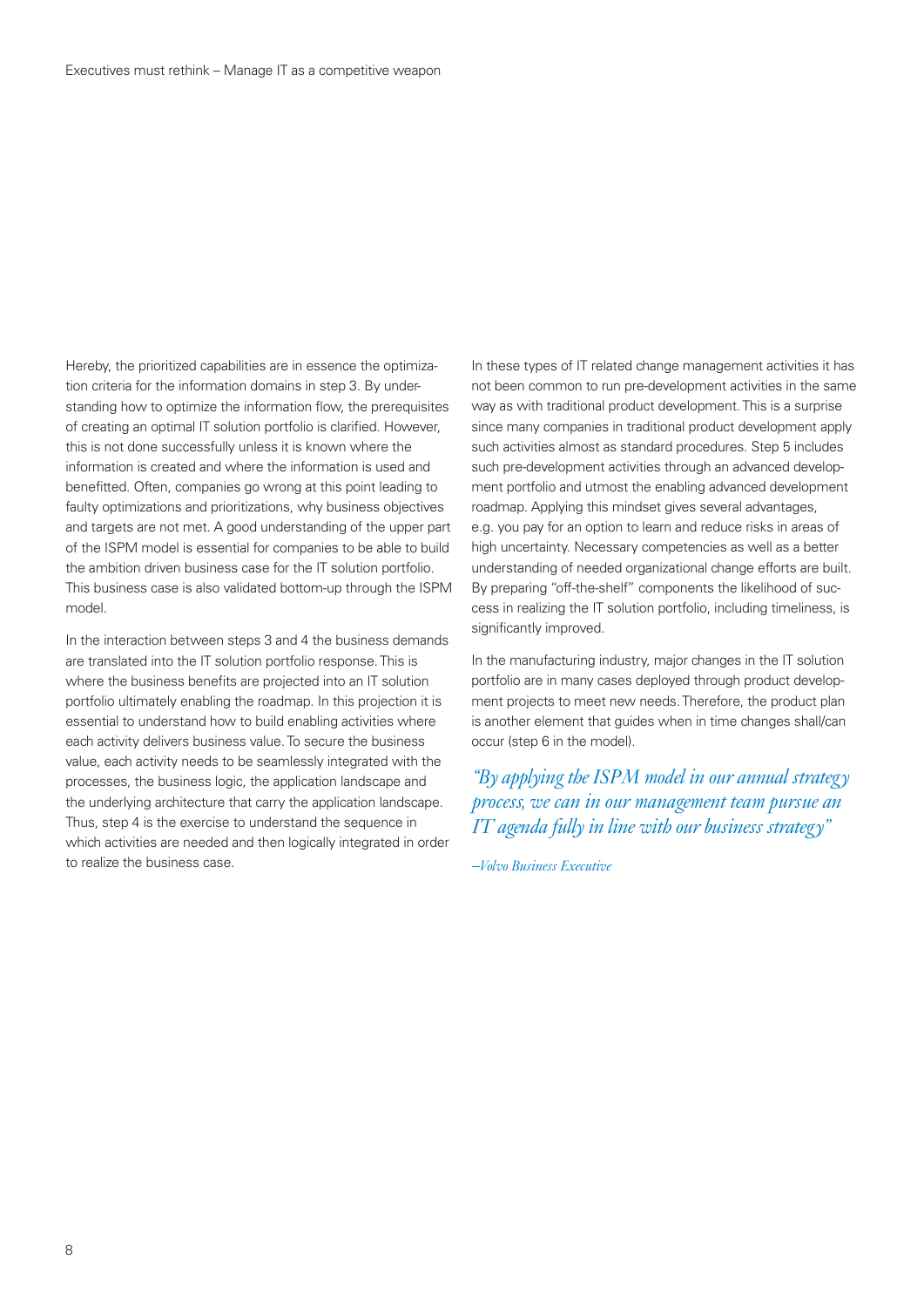# Apply the right financial valuation models in the right context

The sole purpose of the financial models applied are to bring as relevant and adequate decision basis to the table as possible as the IT solution portfolio (i.e. roadmap) is being executed. True support is achieved when it brings clarity to the decision agenda as the roadmap is created and progressed. What is the level of decision flexibility? Which decisions are needed by whom and when? What options do we have to handle risks and uncertainties involved? To make consequences of choices obvious and transparent, a real option approach has been chosen. Figure 5 below illustrates a situation where the CIO brings a recommendation up for decision. It may be a significant investment decision at hand. The financial modelling applied to the portfolios brings a new dimension into decision preparatory. Management can compare different roadmaps at different levels of risk, different levels of uncertainty and at different level of technical and commercial maturity. The recommended roadmap's financial projection below is a true simulation example from a specific part of the IT solution portfolio at Volvo.

Unfortunately, many companies still apply project models on portfolio progress. From a financial standpoint, traditional NPV calculations are commonly applied. These models are adequate in deployment mode where a single project is evaluated, time to availability is reasonable, and technical solutions viable. However, they assume that the investment is a now-or-never proposition. Also, they fail to account for flexibility and options that the investment might open up as the initiative – portfolio or part of the portfolio – is progressed. Recall that such a capability is critical for a company in terms of negotiation power with application software providers. In addition, traditional methods are not built to advice portfolio progress, but to guide project progress in the short to medium term. Therefore, traditional NPV models may even bring faulty conclusions to the table.

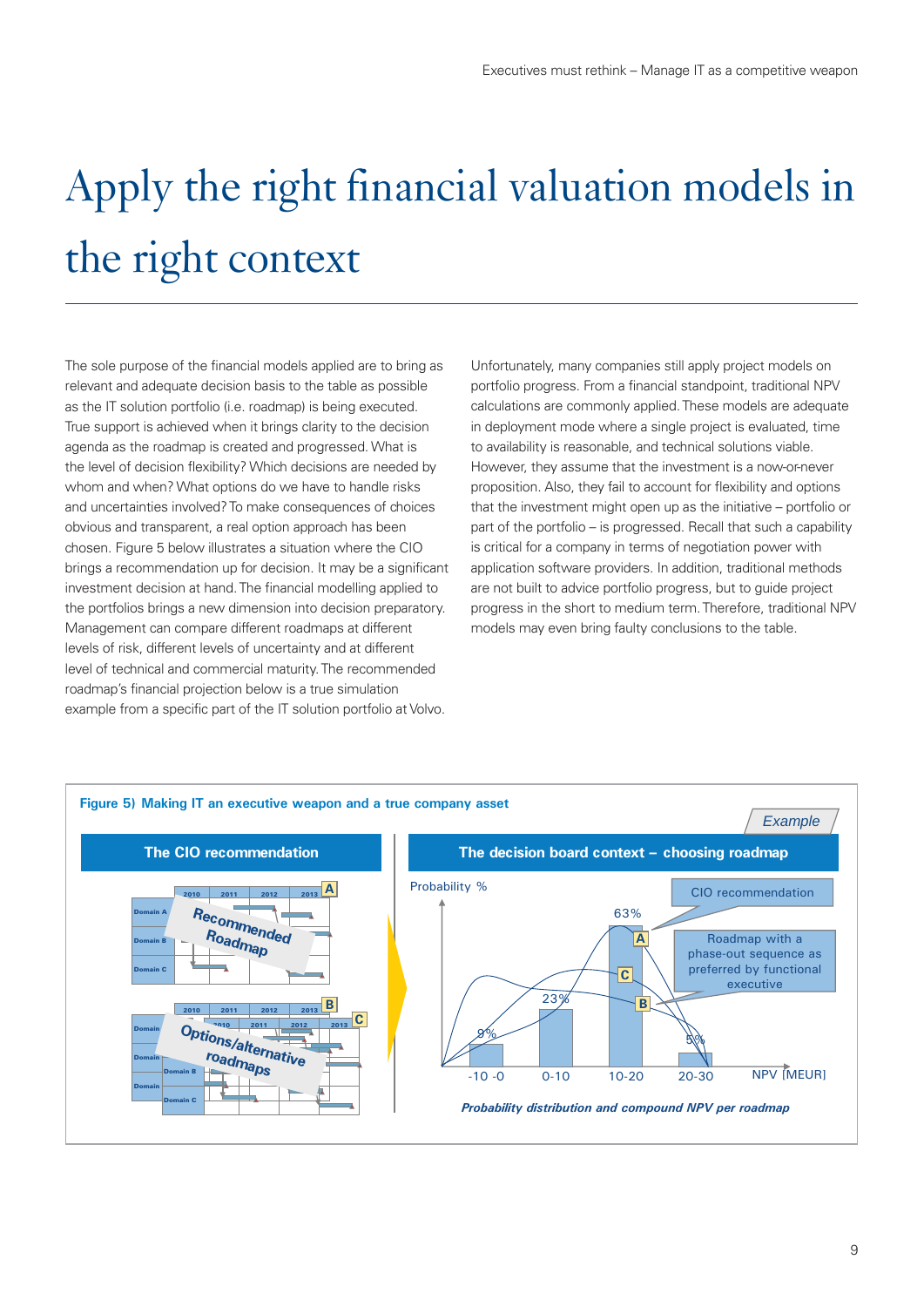## Conclusion

Executives must rethink. IT has a high impact on business operations and must thus be managed as an executive weapon and a true company asset.

This is done by applying product portfolio management best practices to IT portfolio management, supported by very powerful financial valuation models. This significantly lower risk in portfolio progression, as well as provide superior ways of driving IT investments. These models have been made available and applicable for business operations.

True support is achieved when this concept brings clarity to the executive decision agenda as the portfolio is created and progressed. What is the level of decision flexibility? Which decisions are needed by whom and when? What options do we have to handle risks and uncertainties involved? Our concept brings a new dimension into the decision process. Executives can compare different portfolio scenarios on level of risk, level of uncertainty and level of technical and commercial maturity throughout the lifecycle. IT can be managed as a competitive weapon.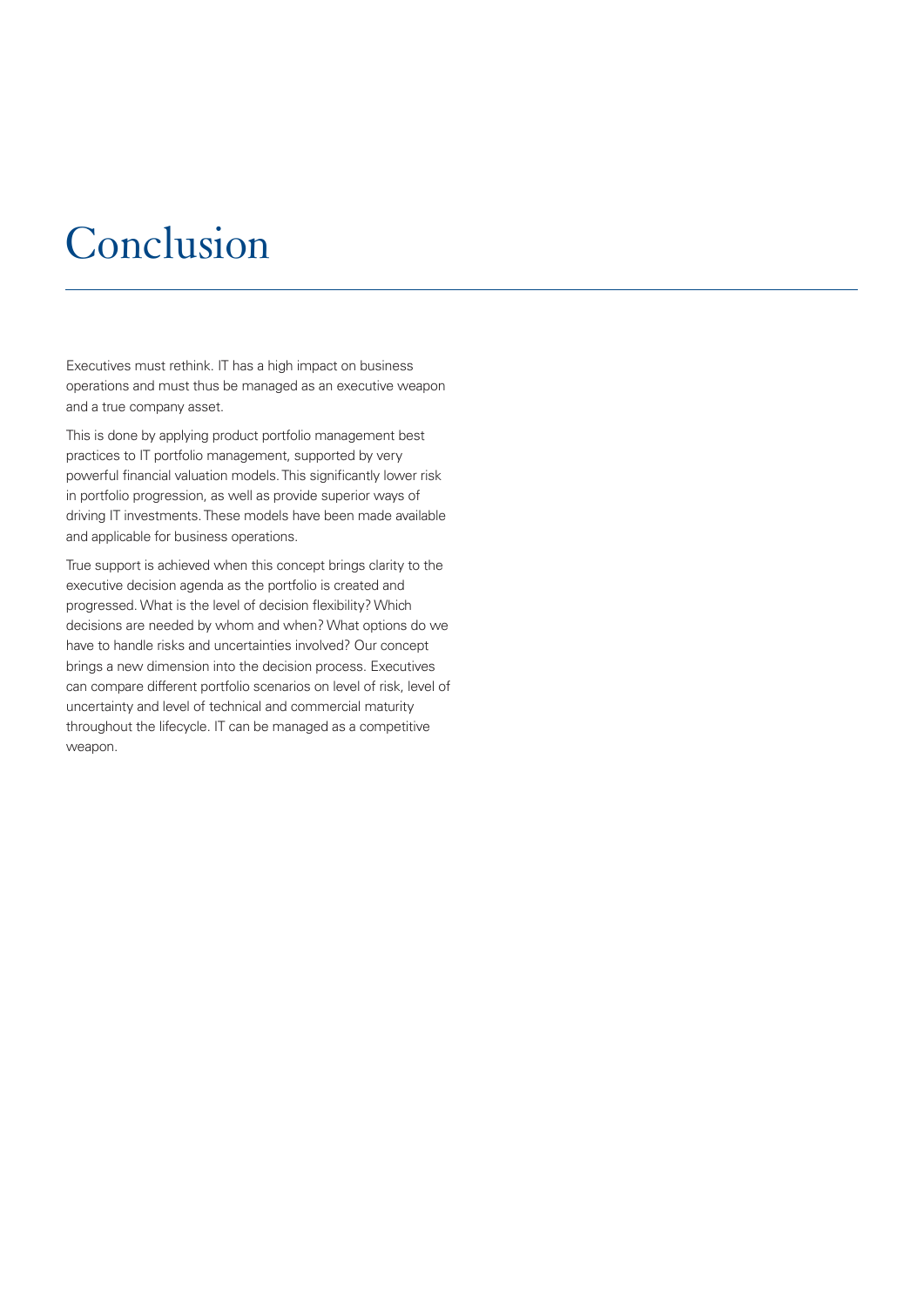### Contacts

Benelux Frederik van Oene vanoene.frederik@adlittle.com

Austria, Germany and Switzerland Dr. Fabian Dömer doemer.fabian@adlittle.com

China Jian Xu xu.jian@adlittle.com

France Eric Kirstetter kirstetter.eric@adlittle.com

India Srini Srinivasan srinivasan.srini@adlittle.com

Italy Paolo Dutto dutto.paolo@adlittle.com

Japan Yusuke Harada harada.yusuke@adlittle.com Middle East Thomas Kuruvilla kuruvilla.thomas@adlittle.com

Nordic Daniel Roos roos.daniel@adlittle.com

South Korea Daesoon Hong hong.daesoon@adlittle.com

Spain Salman Ali ali.salman@adlittle.com

UK Richard Eagar eagar.richard@adlittle.com

US John W. Brennan brennan.john@adlittle.com

### Authors

Olaf Tellefsen Director, Group coordinator for PD and PLM at the Volvo Group CIO office olaf.tellefsen@volvo.com

Anders Johansson Partner, Head of the Global Technology and Innovation Management Practice, Arthur D. Little johansson.anders@adlittle.com